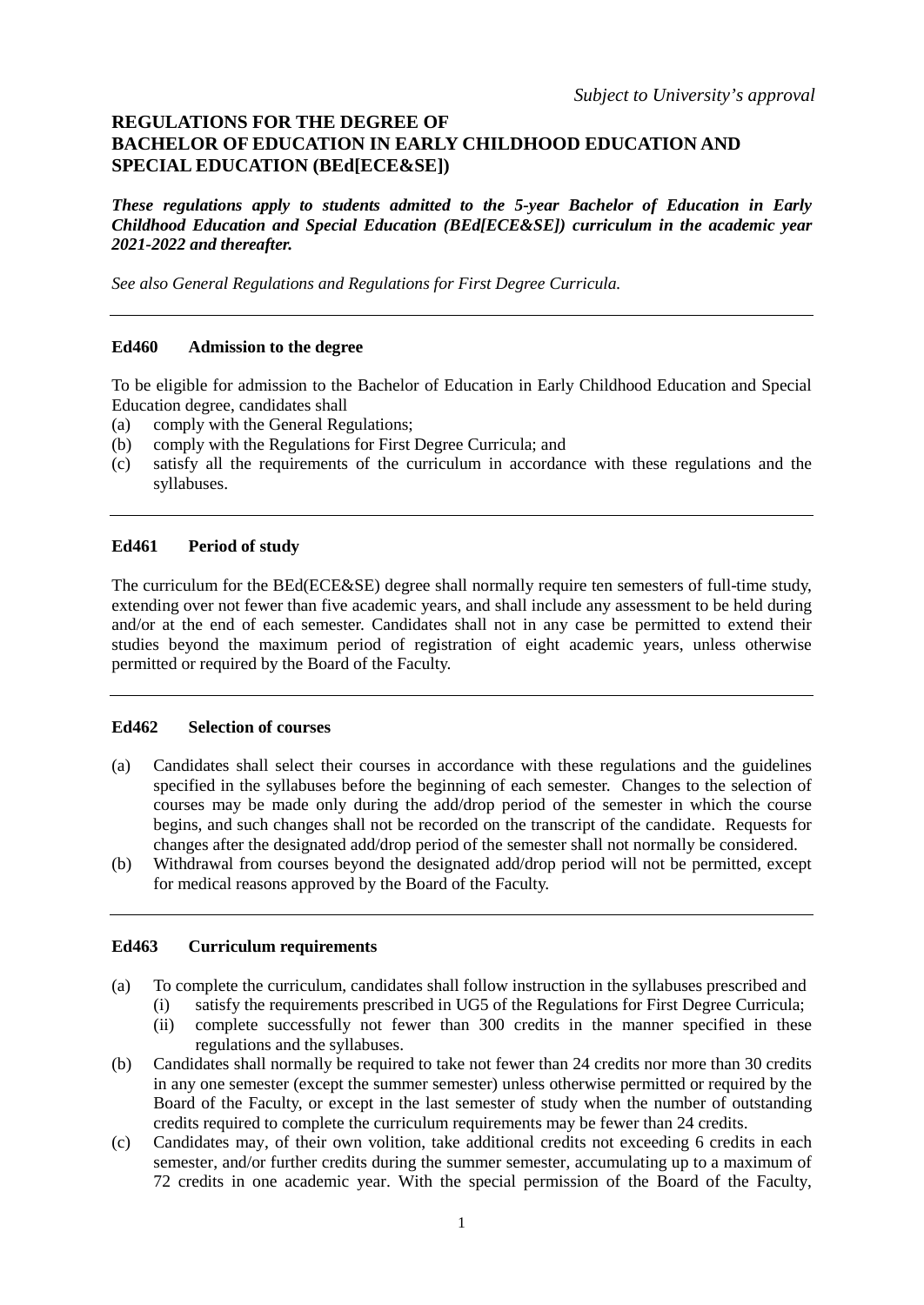candidates may exceed the annual study load of 72 credits in a given academic year provided that the total number of credits taken does not exceed the maximum curriculum study load of 360 credits for the normative period of study specified in the curriculum regulations, save as provided for under Ed463(d).

(d) Where candidates are required to make up for failed credits, the Board of the Faculty may give permission for candidates to exceed the annual study load of 72 credits provided that the total number of credits taken does not exceed the maximum curriculum study load of 576 credits for the maximum period of registration specified in these regulations.

## **Ed464 Advanced standing and credit transfer**

- (a) Advanced standing may be granted to candidates in recognition of studies completed successfully in an approved institution of higher education before admission to the curriculum in accordance with UG2 of the Regulations for First Degree Curricula. Credits granted for advanced standing shall not be included in the calculation of the GPA but will be recorded on the transcript of the candidate.
- (b) Candidates may, with the approval of the Board of the Faculty, transfer credits for courses completed at other institutions at any time during their candidature. The number of transferred credits will be recorded on the transcript of the candidate, but the results of courses completed at other institutions shall not be included in the calculation of the GPA. The number of credits to be transferred shall not exceed half of the total credits normally required under the degree curricula of the candidates during their candidature at the University.

#### **Ed465 Assessment and grades**

- (a) Candidates shall be assessed for each of the courses for which they have registered, and assessment may be conducted in any combination of coursework, written examinations and/or other assessable activities. Only passed courses will earn credits. Grades shall be awarded in accordance with UG8 of the Regulations for First Degree Curricula.
- (b) Courses in which candidates are given an F grade shall be recorded on the transcript of the candidate, together with the new grade if the candidate is re-examined as a second attempt or retakes the failed course. All failed grades shall be included in calculating the GPA and shall be taken into account for the purposes of determining eligibility for award of the BEd(ECE&SE) degree, honours classification and whether a candidate shall be recommended for discontinuation of studies.
- (c) Candidates shall not be permitted to repeat a course for which they have received a D grade or above for the purpose of upgrading.
- (d) There shall be no appeal against the results of examinations and all other forms of assessment.

# **Ed466 Absence from examination**

Candidates who are unable, because of illness or other acceptable reason, to be present at the written examination of any course may apply for permission to present themselves at a supplementary examination of the same course to be held before the beginning of the First Semester of the following academic year. Any such application shall be made within two weeks of the first day of the candidate's absence from any examination. Any such supplementary examination shall be part of that academic year's examinations, and the provisions made in these regulations for failure at the first attempt shall apply accordingly.

# **Ed467 Retaking / re-examination of failed course(s)**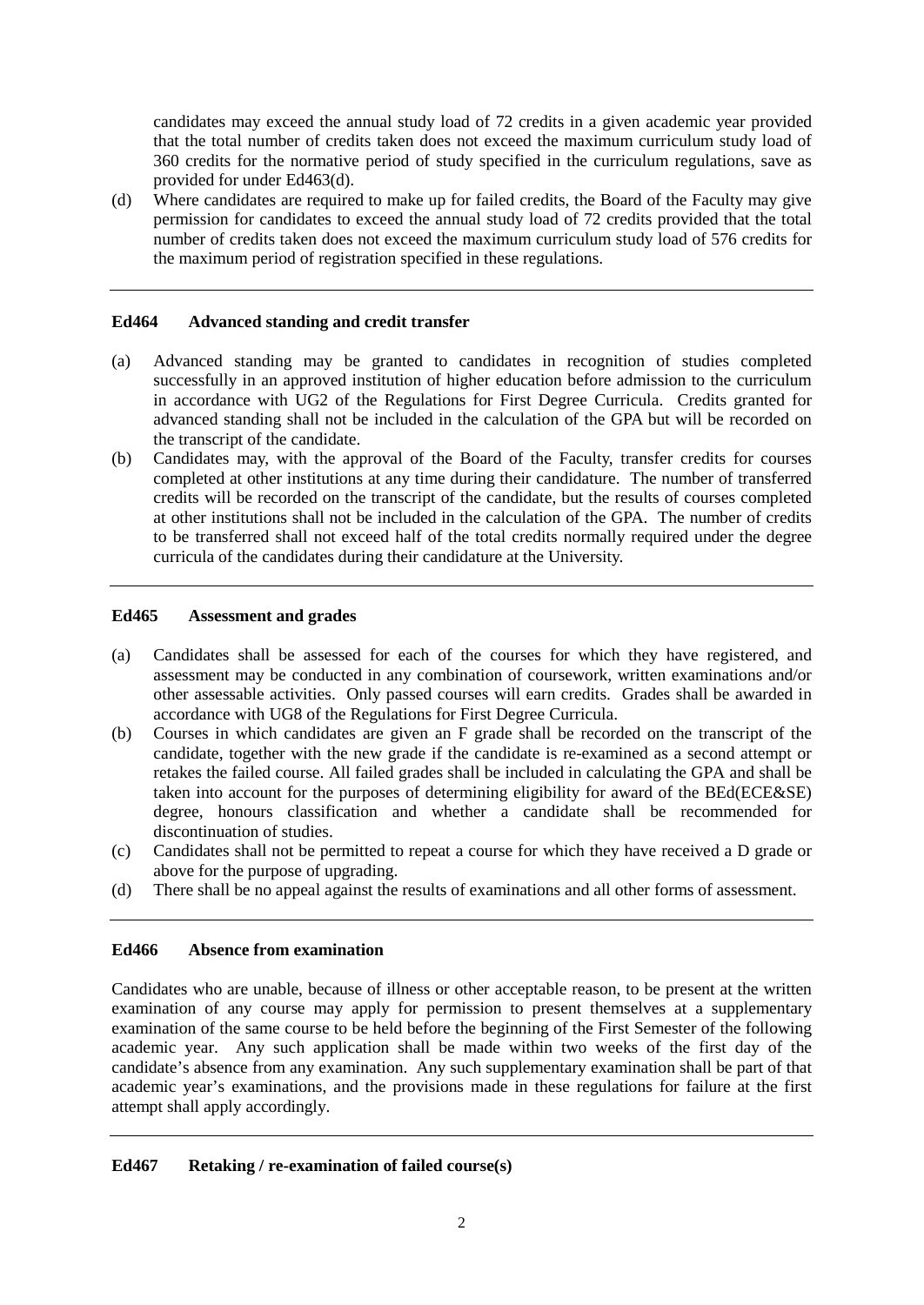- (a) Candidates who have failed to satisfy the examiners in course(s), but have
	- completed successfully 36 or more credits in two consecutive semesters (not including the summer semester), except where candidates are not required to take such a number of credits in the two given semesters; and
	- achieved an average Semester GPA of 1.0 or higher for two consecutive semesters (not including the summer semester),

shall be required, as specified by the Board of Examiners:

- (i) to undergo re-assessment(s)/re-examination(s) in the failed course(s) to be held no later than the end of the following semester (not including the summer semester); or
- (ii) to re-submit failed coursework, without having to repeat the same course of instruction; or
- (iii) to repeat the failed course(s) by undergoing instruction and satisfying the assessments; or
- (iv) for elective course(s), to take another course in lieu and to satisfy the assessment requirements.
- (b) Candidates shall not be permitted to retake a failed course or present themselves for reexamination as a second attempt if they have otherwise satisfied all the requirements stipulated in these regulations for the award of the BEd(ECE&SE) degree.

#### **Ed468 Failure in re-examination**

- (a) Candidates who have failed to satisfy the examiners at re-assessment(s)/re-examination(s), granted under Regulation Ed467 offered by the Faculty of Education shall:
	- (i) if these courses total *not more* than 12 credits, normally be permitted to progress to the following year of study and to present themselves for re-examination, in any prescribed form of examination; or
	- (ii) if these courses total *more* than 12 credits, be recommended for discontinuation of their studies as stipulated under Regulation Ed469(d).
- (b) Candidates who have failed to satisfy the examiners at a supplementary examination, granted under Regulation Ed466, shall be permitted to present themselves for re-assessment, in accordance with Regulation Ed467, as directed by the Board of Examiners.

#### **Ed469 Discontinuation**

Unless otherwise permitted by the Board of the Faculty, candidates shall be recommended for discontinuation of their studies, if they have:

- (a) failed to complete successfully 36 or more credits in two consecutive semesters (not including the summer semester), except where candidates are not required to take such a number of credits in the two given semesters; or
- (b) failed to achieve an average Semester GPA of 1.0 or higher for two consecutive semesters (not including the summer semester); or
- (c) failed in Professional Practicum in any year; or
- (d) failed to satisfy the examiners at re-assessment(s)/re-examination(s) of Professional Core course(s) granted under Regulation Ed467, of more than 12 credits; or
- (e) exceeded the maximum period of registration specified in Regulation Ed461.

#### **Ed470 Award of degrees and honours classifications**

- (a) To be eligible for the award of the BEd(ECE&SE) degree, candidates shall have successfully completed the curriculum as stipulated under Regulation Ed463.
- (b) Honours classifications for the BEd(ECE&SE) degree shall be awarded in five divisions: First Class Honours, Second Class Honours Division One, Second Class Honours Division Two,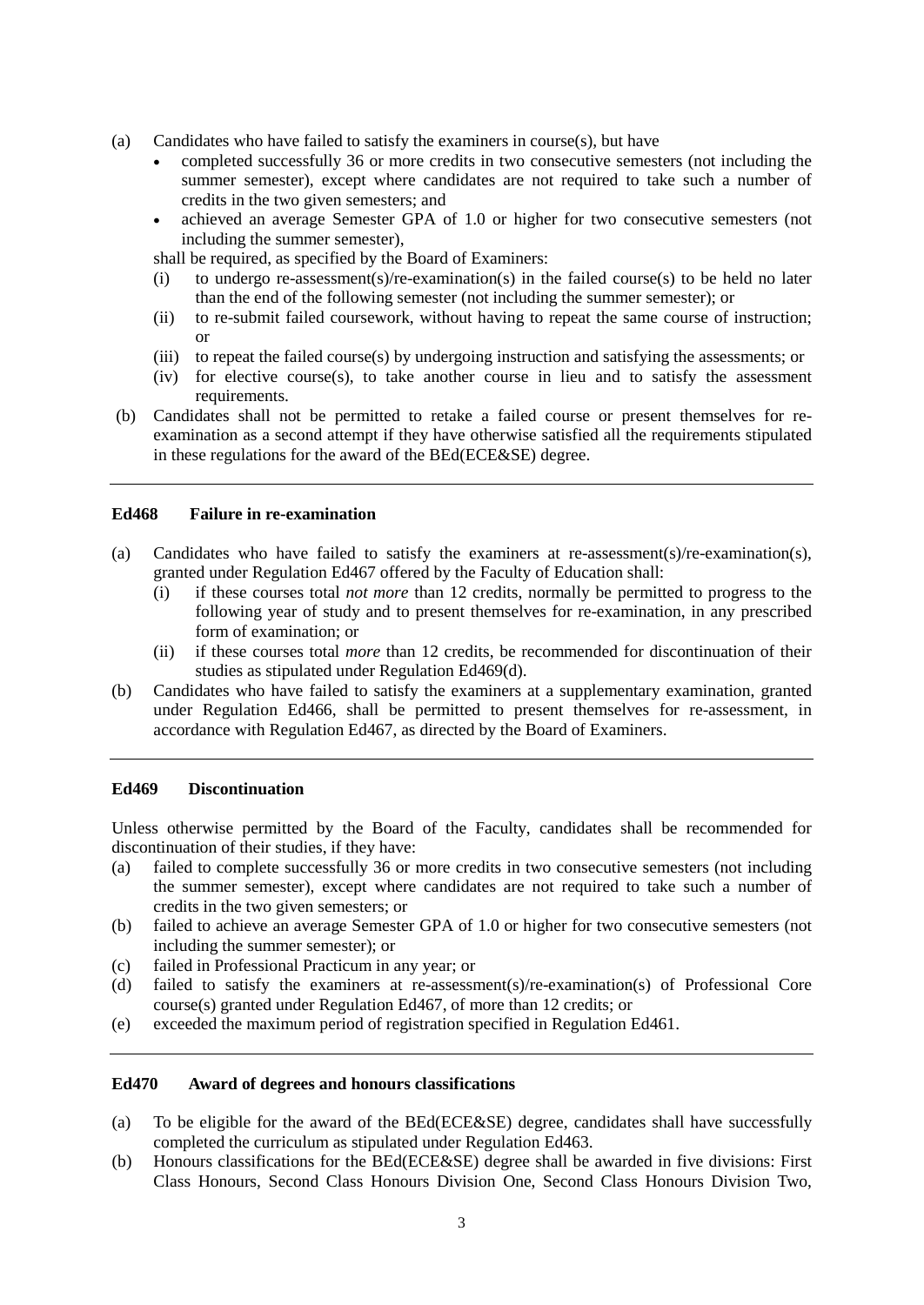Third Class Honours, and Pass. The classification of honours shall be determined by the Board of Examiners for the degree in accordance with the following Graduation GPA scores (GGPA) stipulated in UG9(a) of Regulations for First Degree Curricula, with all courses taken (including failed courses, but not including courses approved by the Senate graded as 'Pass', 'Fail' or 'Distinction') carrying weightings which are proportionate to their credit value<sup>[1](#page-3-0)</sup>:

| Class of honours           | GGPA range      |
|----------------------------|-----------------|
| <b>First Class Honours</b> | $3.60 - 4.30$   |
| Second Class Honours       | $(2.40 - 3.59)$ |
| Division One               | $3.00 - 3.59$   |
| Division Two               | $2.40 - 2.99$   |
| <b>Third Class Honours</b> | $1.70 - 2.39$   |
| Pass                       | $1.00 - 1.69$   |

- (c) Honours classification may not be determined solely on the basis of a candidate's Graduation GPA and the Board of Examiners for the degrees may, at their absolute discretion and with justification, award a higher class of honours to a candidate deemed to have demonstrated meritorious academic achievement but whose Graduation GPA falls below the range stipulated above of the higher classification by not more than 0.1 Grade Point.
- (d) A list of candidates who have successfully completed all degree requirements shall be posted on Faculty notice boards.

<span id="page-3-0"></span> <sup>1</sup> For students who have successfully completed six Common Core courses, the calculation of Graduation GPA is subject to the proviso that either five Common Core courses with the highest grades (covering all four Areas of Inquiry), or all six courses will be counted towards Graduation GPA, depending on which generates the higher Graduation GPA.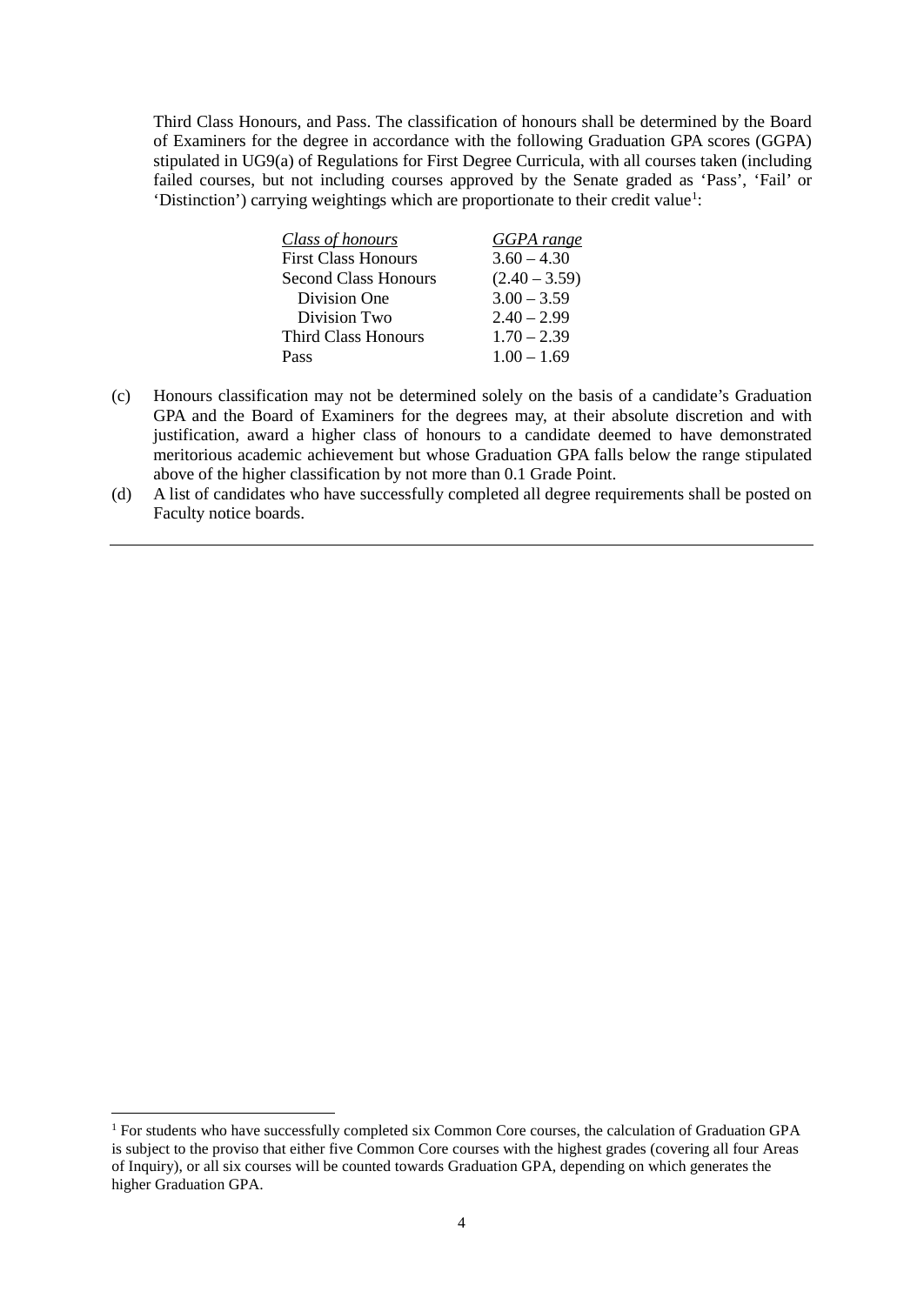# **SYLLABUSES FOR THE DEGREE OF BACHELOR OF EDUCATION IN EARLY CHILDHOOD EDUCATION AND SPECIAL EDUCATION (BEd[ECE&SE])**

Candidates are required to complete courses totaling not fewer than 300 credits for the Bachelor of Education in Early Childhood Education and Special Education degree. These courses must comprise:

- 246 credits of courses in the Professional Core in Early Childhood Education and Special Education (including a 66-credit Capstone Experience),
- [1](#page-4-0)8 credits in language enhancement courses, including 6 credits in Core University English<sup>1</sup>, 6 credits in English in the Discipline and 6 credits in Chinese language enhancement<sup>[2](#page-4-1)</sup>,
- 36 credits of courses in the Common Core Curriculum, including at least one and not more than two courses from each Area of Inquiry with no more than 24 credits being selected within one academic year except where candidates are required to make up for failed credits.

# **FIRST YEAR**

Candidates shall normally take 60 credits, comprising:

- 30 credits in the Professional Core in Early Childhood Education and Special Education
- A 6-credit Core University English course<sup>1</sup>
- 24 credits of courses in the Common Core Curriculum, including at least one and not more than two courses from the same Area of Inquiry

## **SECOND YEAR**

Candidates shall normally take 60 credits, comprising:

- 30 credits in the Professional Core in Early Childhood Education and Special Education
- 12 credits of courses in the Common Core Curriculum, including at least one and not more than two courses from the same Area of Inquiry
- A 6-credit Chinese language course<sup>2</sup>
- 12 credits in Professional Practicum I (Child Care Centre)[3](#page-4-2)

# **THIRD YEAR**

Candidates shall normally take 60 credits, comprising:

- 54 credits in the Professional Core in Early Childhood Education and Special Education
- A 6-credit English in the Discipline course

<span id="page-4-0"></span><sup>&</sup>lt;sup>1</sup> Candidates who have achieved Level 5 or above in English Language in the Hong Kong Diploma of Secondary Education Examination, or equivalent, are exempted from this requirement, and Core University English is optional. Those who do not take this course should take an elective course in lieu.

<span id="page-4-1"></span><sup>&</sup>lt;sup>2</sup> Candidates who have not studied the Chinese language during their secondary education or who have not attained the requisite level of competence in the Chinese language to take CEDUxxxx may apply to the Board of the Faculty for exemption and take a credit-bearing Cantonese or Putonghua language course offered by the School of Chinese (especially for international and exchange students) or take an elective in lieu. Candidates from the Mainland shall take CUND9002 Practical Chinese and Hong Kong Society or CUND9003 Cantonese for Non-Cantonese Speaking Students.

<span id="page-4-2"></span><sup>&</sup>lt;sup>3</sup> Candidates are required to undertake teaching practice that spans over the semester, and hence, will not normally be allowed to enroll on non-Education campus-based courses during that period.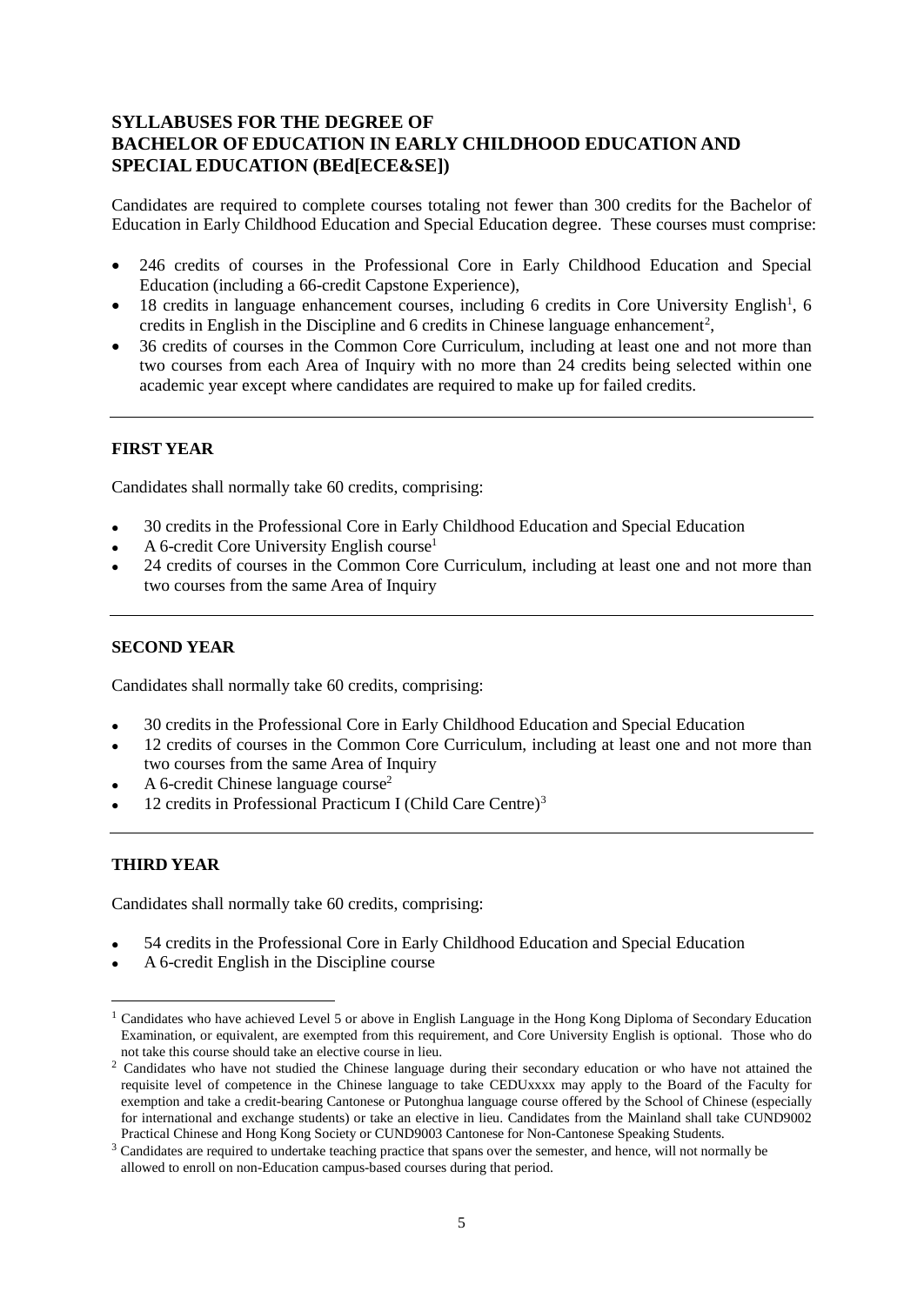## **FOURTH YEAR**

Candidates shall normally take 60 credits, comprising:

- 36 credits in the Professional Core in Early Childhood Education and Special Education (including 12 credits in Specialised Elective courses)
- 24 credits in Professional Practicum II (Special Child Care Centre)<sup>[3](#page-5-0)</sup>

#### **FIFTH YEAR**

Candidates shall normally take 60 credits, comprising:

- 30 credits in the Professional Core in Early Childhood Education and Special Education (including 18 credits in Research in Early Childhood Education and Special Education project)
- 30 credits in Professional Practicum III (Integrated Kindergarten)[3](#page-5-1)

## **PROFESSIONAL CORE IN EARLY CHILDHOOD EDUCATION AND SPECIAL EDUCATION**

Candidates are required to complete at least 246 credits from the courses below which should include:

- 1. Core courses (150 credits);
- 2. Professional practicum (capstone experience) (66 credits)
- 3. Project (18 credits)
- 4. Specialised elective courses (12 credits)

#### **CORE COURSES (150 credits)**

Candidates are required to complete 150 credits of Core Courses as follows:

#### **BECE1001 Early Childhood Development** (6 credits)

This course provides an overview of human development from conception through age 8. Topics covered include physical, cognitive, language, social and emotional development and the importance of context and culture for early development. Assessment: 100% coursework.

\_\_\_\_\_\_\_\_\_\_\_\_\_\_\_\_\_\_\_\_\_\_\_\_\_\_\_\_\_\_\_\_\_\_\_\_\_\_\_\_\_\_\_\_\_\_\_\_\_\_\_\_\_\_\_\_\_\_\_\_\_\_\_\_\_\_\_\_\_\_\_\_\_\_\_\_\_\_\_\_\_\_

#### **BECE1002 Educational Psychology for Early Childhood Educators** (6 credits)

This course focuses on the application of theories and principles from educational psychology to early childhood education. Topics covered include motivation, learning, development, instruction, guidance, and management.

Assessment: 100% coursework.

<u>.</u>

<span id="page-5-1"></span><span id="page-5-0"></span><sup>&</sup>lt;sup>3</sup> Candidates are required to undertake teaching practice that spans over the semester, and hence, will not normally be allowed to enroll on non-Education campus-based courses during that period.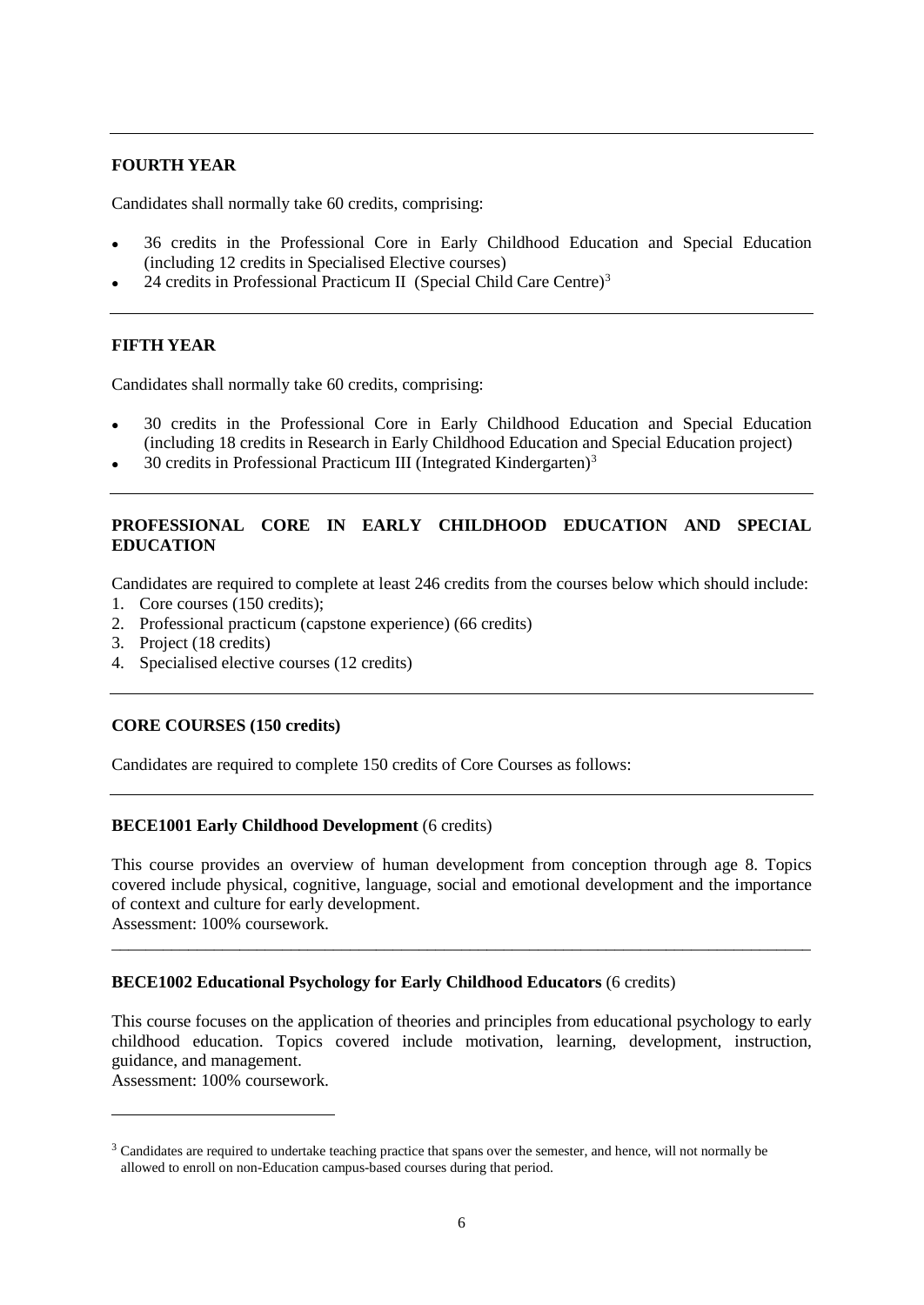## **BECE1003 Young Children with Exceptional Needs** (6 credits)

This course provides an overview to the broad span of children with exceptionalities. Topics covered include children with intellectual disabilities, communication disorders, sensory impairments, gifts and talents. The needs of children with low incidence disabilities will also be addressed. Assessment: 100% coursework.

\_\_\_\_\_\_\_\_\_\_\_\_\_\_\_\_\_\_\_\_\_\_\_\_\_\_\_\_\_\_\_\_\_\_\_\_\_\_\_\_\_\_\_\_\_\_\_\_\_\_\_\_\_\_\_\_\_\_\_\_\_\_\_\_\_\_\_\_\_\_\_\_\_\_\_\_\_\_\_\_\_\_

\_\_\_\_\_\_\_\_\_\_\_\_\_\_\_\_\_\_\_\_\_\_\_\_\_\_\_\_\_\_\_\_\_\_\_\_\_\_\_\_\_\_\_\_\_\_\_\_\_\_\_\_\_\_\_\_\_\_\_\_\_\_\_\_\_\_\_\_\_\_\_\_\_\_\_\_\_\_\_\_\_\_

## **BECE1004 Concepts and Contexts of Early Childhood Education** (6 credits)

This course considers the values, policies, and practices that support young children with varied abilities to take part in a broad range of activities and contexts in the families, communities, and society. Topics covered include philosophies of education, systems of services and supports, programmes, professional standards, and accountability systems. Assessment: 100% coursework.

\_\_\_\_\_\_\_\_\_\_\_\_\_\_\_\_\_\_\_\_\_\_\_\_\_\_\_\_\_\_\_\_\_\_\_\_\_\_\_\_\_\_\_\_\_\_\_\_\_\_\_\_\_\_\_\_\_\_\_\_\_\_\_\_\_\_\_\_\_\_\_\_\_\_\_\_\_\_\_\_\_\_

#### **BECE1005 Risk and Resilience in Early Development** (6 credits)

This course examines the impact of risk and disability on child developmental outcomes, and factors that promote resilience in infants and young children, with and without disabilities. Topics include psychopathology among infants and young children who are exposed to considerable stress, risks and disabilities, and interventions and programmes to prevent risk and build resilience. Assessment: 100% coursework.

\_\_\_\_\_\_\_\_\_\_\_\_\_\_\_\_\_\_\_\_\_\_\_\_\_\_\_\_\_\_\_\_\_\_\_\_\_\_\_\_\_\_\_\_\_\_\_\_\_\_\_\_\_\_\_\_\_\_\_\_\_\_\_\_\_\_\_\_\_\_\_\_\_\_\_\_\_\_\_\_\_\_

## **BECE2001 Play and Learning in the Early Years** (6 credits)

This course examines the relationships between play and learning, and play and pedagogy in the early years. Topics include theory, research, policy and practice in relation to play and learning in early years settings, and its importance to children's learning and development. Assessment: 100% coursework.

\_\_\_\_\_\_\_\_\_\_\_\_\_\_\_\_\_\_\_\_\_\_\_\_\_\_\_\_\_\_\_\_\_\_\_\_\_\_\_\_\_\_\_\_\_\_\_\_\_\_\_\_\_\_\_\_\_\_\_\_\_\_\_\_\_\_\_\_\_\_\_\_\_\_\_\_\_\_\_\_\_\_

#### **BECE2002 Physical and Social-Emotional Development of Infants and Toddlers** (6 credits)

This course covers the physical growth and motor development of infants and toddlers, and considers their social-emotional development. Topics covered include early physical growth and development, social-emotional needs and temperament of infants and toddlers, teachers' role in supporting the physical and social-emotional development of infants and toddlers, guidance approaches and strategies.Assessment: 100% coursework.

\_\_\_\_\_\_\_\_\_\_\_\_\_\_\_\_\_\_\_\_\_\_\_\_\_\_\_\_\_\_\_\_\_\_\_\_\_\_\_\_\_\_\_\_\_\_\_\_\_\_\_\_\_\_\_\_\_\_\_\_\_\_\_\_\_\_\_\_\_\_\_\_\_\_\_

#### **BECE2003 Cognitive and Language Development of Infants and Toddlers (6 credits)**

This course examines the theories, research and practice in understanding and promoting the cognitive and language development of infants and toddlers. Topics include early cognitive and language developmental milestones, teachers' role and strategies in promoting cognitive and language development of infants and toddlers.

Assessment: 100% coursework.

\_\_\_\_\_\_\_\_\_\_\_\_\_\_\_\_\_\_\_\_\_\_\_\_\_\_\_\_\_\_\_\_\_\_\_\_\_\_\_\_\_\_\_\_\_\_\_\_\_\_\_\_\_\_\_\_\_\_\_\_\_\_\_\_\_\_\_\_\_\_\_\_\_\_\_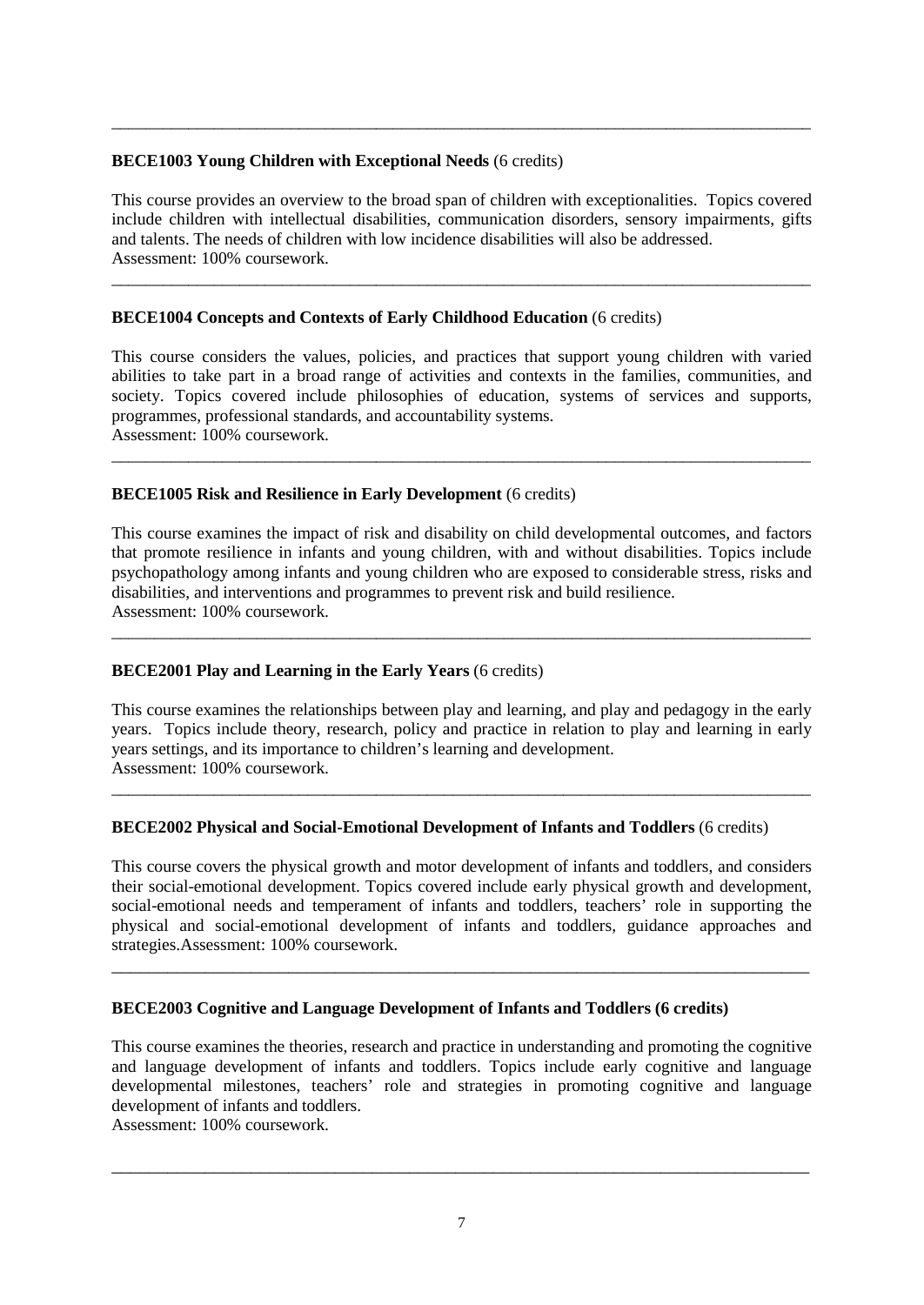#### **BECE2004 Early Care and Education of Infants and Toddlers (6 credits)**

This course covers the knowledge, skills, and attitude in working with infants and toddlers (birth to three years), and their families. Topics covered include supporting development; health, safety, and nutrition; learning environment and curriculum; child guidance; assessment and observation; and family engagement.

Assessment: 100% coursework.

#### **BECE2005 Observation and Assessment of Children and Early Childhood Programmes** (6 credits)

This course examines observational methods and assessment techniques in studying children's development and learning. It introduces the principles of observing, testing, recording, reporting, interpreting and documenting children's behaviours and performance, and covers the knowledge and skills to plan and evaluate early childhood curricula and programmes. Assessment: 100% coursework.

#### **BECE3001 STEAM in Early Childhood Education** (6 credits)

This course explores the content and methods of teaching Science, Technology, Engineering, Arts and Mathematics (STEAM) in early childhood settings. Topics covered include key concepts in the disciplines of STEAM; planning, implementing and evaluating STEAM integration; provision of STEAM materials and resources for playful engagement; supporting children to learn content through exploration and experimentation; using technology and digital media to enhance children's learning. Assessment: 100% coursework.

#### **BECE3002 Physical and Social-Emotional Development, Guidance and Counselling of Young Children** (6 credits)

This course looks into the physical and social-emotional development of young children, and considers guidance and counselling for them. Topics covered include physical growth and development, social-emotional needs of young children, teachers' role in promoting the physical and social-emotional skills of young children, approaches to counselling and therapy, and ethical and legal issues in counselling children.

Assessment: 100% coursework.

#### **BECE3003 Cognitive, and Language Development of Young Children** (6 credits)

This course examines the theories, research and practice in understanding and promoting children's cognitive and language development. Topics include cognitive and language developmental milestones, teachers' role and strategies in promoting the cognitive and language skills of young children.

Assessment: 100% coursework.

## **BECE3004 Supporting Children with Communication Needs** (6 credits)

This course examines young children's language and speech delays and disorders, and difficulties in reading and writing. Theory and practices on how to support children with these difficulties are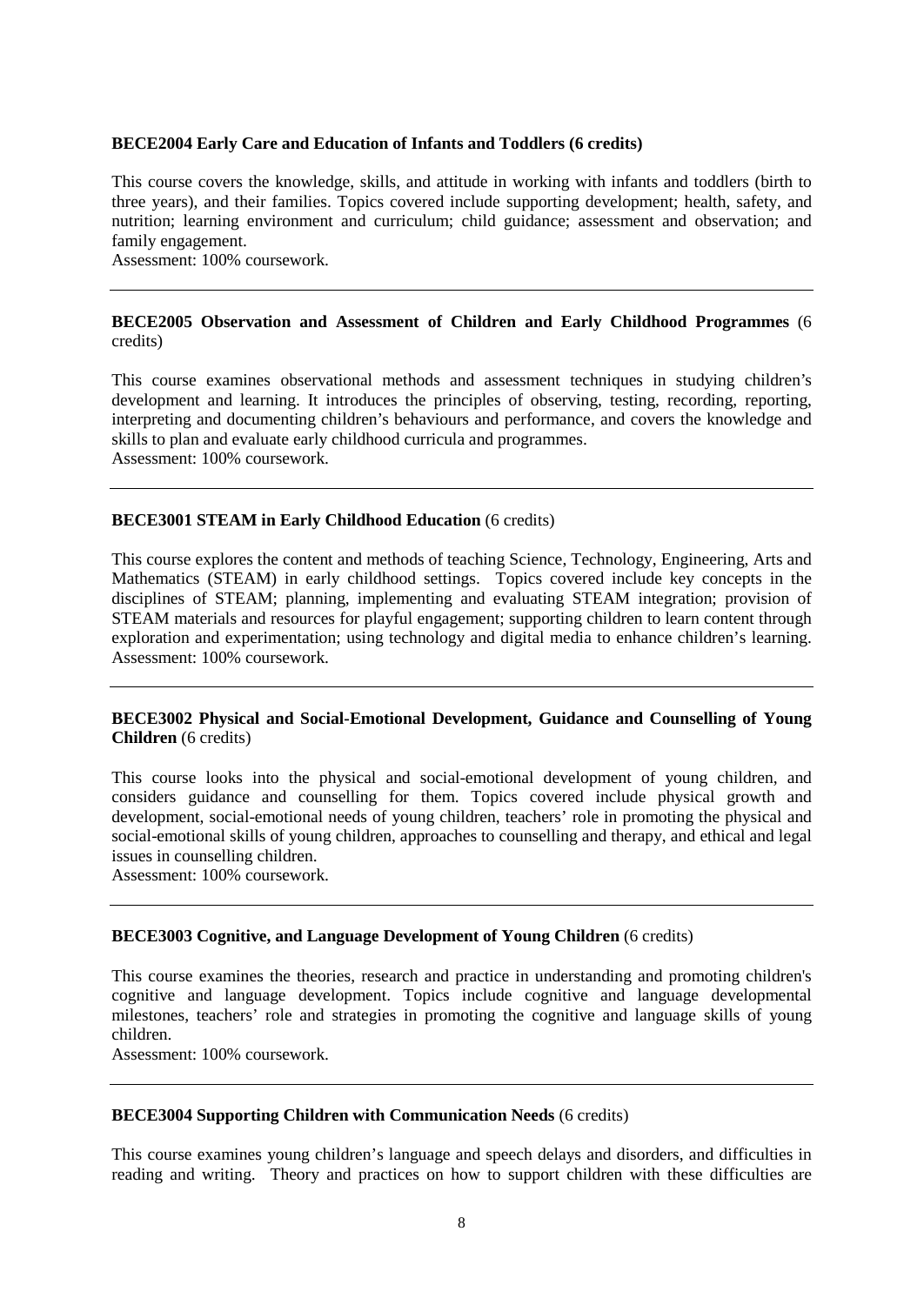considered. Topics covered include typical language and speech delays and disorders; screening and assessment; inclusive pedagogy and curriculum adaptations; and working with families and other professionals.

Assessment: 100% coursework.

## **BECE3005 Supporting Children with Cognitive, Sensory and Physical Needs** (6 credits)

This course explores cognitive delays and disabilities, sensory impairments, and physical disabilities among children. Topics covered include prevalence and causes of cognitive and physical disabilities; sensory impairments; early identification and assessment; instructional strategies; curriculum adaptations; and working with families and other professionals. Assessment: 100% coursework.

## **BECE3006 Supporting Children with Behavioural, Emotional and Social Development Needs** (6 credits)

This course explores behavioural, emotional, social development problems that young children experience. Topics covered include prevalence and causes of behavioural, emotional, and social development disorders; early identification and assessment; management and guidance; curriculum adaptations; and working with families and other professionals.

Assessment: 100% coursework.

## **BECE3007 Integrated Curriculum and Inclusive Pedagogy in Early Childhood Education I (6 credits)**

**\_\_\_\_\_\_\_\_\_\_\_\_\_\_\_\_\_\_\_\_\_\_\_\_\_\_\_\_\_\_\_\_\_\_\_\_\_\_\_\_\_\_\_\_\_\_\_\_\_\_\_\_\_\_\_\_\_\_\_\_\_\_\_\_\_\_\_\_\_\_\_\_\_\_\_\_\_\_\_\_\_\_**

This course covers the steps involved in planning, implementing and evaluating an individually appropriate, contextually appropriate and evidence-informed curriculum for young children. The relations among developmental theory, philosophy and practices are emphasized. Topics covered include historical and sociocultural contexts; curricular models; physical and interpersonal environments; play; learning and teaching of diverse learners; and principles of adapting curriculum and instructions for children from age 3 to 8.

Assessment: 100% coursework.

# **BECE3008 Assessment and Intervention in Early Childhood Settings** (6 credits)

This course focuses on assessing children at risk for delayed development, and early intervention services provided to children and families in the early years. Topics covered include screening, developmental assessments, diagnosis, child-focused and family-centred therapies and services, and working with families and other professionals.

Assessment: 100% coursework.

#### **BECE3009 Young Children, Family and the Changing World** (6 credits)

This course explores the changing family structures in modern society and their influence on the developing child. It addresses family life issues, such as separation, divorce and remarriage. Theories and research relating to parenting and parent involvement are considered. Assessment: 100% coursework.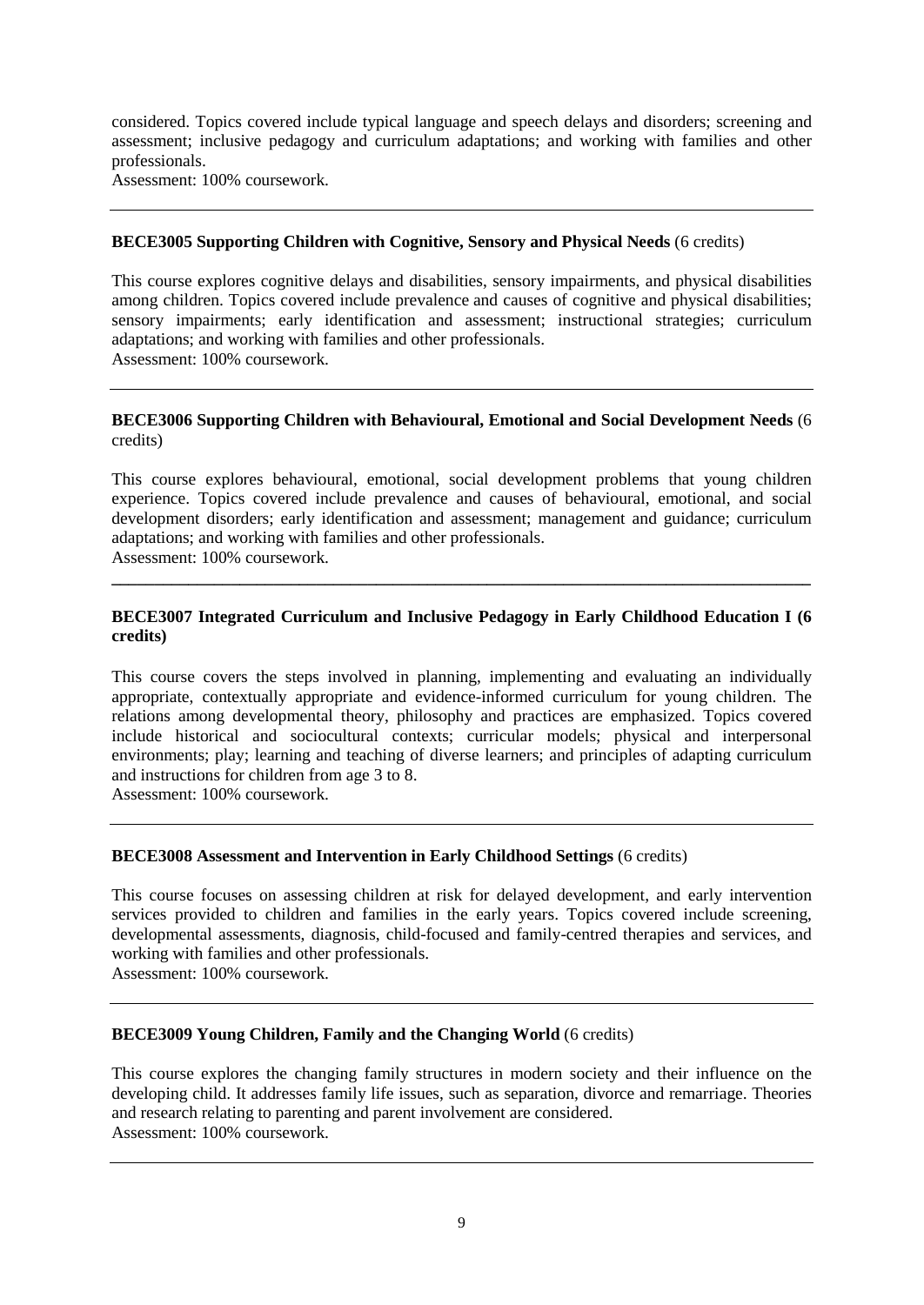## **BECE4001** Integrated Curriculum and Inclusive Pedagogy in Early Childhood Education II (6) credits)

The objective of this course is to help students through the curriculum planning, implementation and evaluation process to prepare them for Professional Practicum II and III. Topics covered include evaluation process to prepare them for Professional Practicum II and III. planning frameworks that can be applied to various curriculum models and programmes; curriculum planning for diverse learners from age 3 to 8; designing learning environments and providing appropriate materials to engage children with different needs; ways to build and conduct small group and whole class activities with diverse learners through play-based learning; assessment of learning; evaluation of planning, learning and teaching processes and outcomes. Assessment: 100% coursework.

# **BECE4002 Developmental Neuroscience** (6 credits)

This course provides an overview of the development of the brain. It covers the structures and functions of the brain and discusses the neural mechanisms involved in the development of perception, attention, memory and executive function. The intersection between genetics and the environment is considered.

Assessment: 100% coursework.

## **BECE4003 Contemporary Issues in Child Development** (6 credits)

This course considers critical issues in child development from local, regional and international viewpoints. It examines the influences of multiple perspectives on early childhood policies and programmes, and discusses current trends and innovations in early childhood education. Assessment: 100% coursework.

#### **BECE4004 Introduction to Research Methods (6 credits)**

This course introduces qualitative and quantitative methods in educational research. It covers the methods of collecting, analysing, reporting and interpreting research data. The application of ethical procedures in educational research is discussed. This course prepares students to design and conduct their independent research project.

Assessment: 100% coursework.

#### **BECE5001 Planning, Management and Evaluation of Early Childhood Programmes** (6 credits)

This course examines the planning, management and evaluation of early childhood programmes. Topics covered include leadership and advocacy; regulatory aspects and financial management; human resources management; programme operations and facilities management; educational programming; family engagement and community relations; and evaluation of programme and classroom quality and improvement.

Assessment: 100% coursework.

#### **BECE5002 Seminar in Early Childhood Education and Special Education** (6 credits)

The objective of this seminar is to help students through the research process from developing a proposal to conducting a small pilot study for their Early Childhood Education and Special Education Project. Topics covered include developing research questions for their Early Childhood Education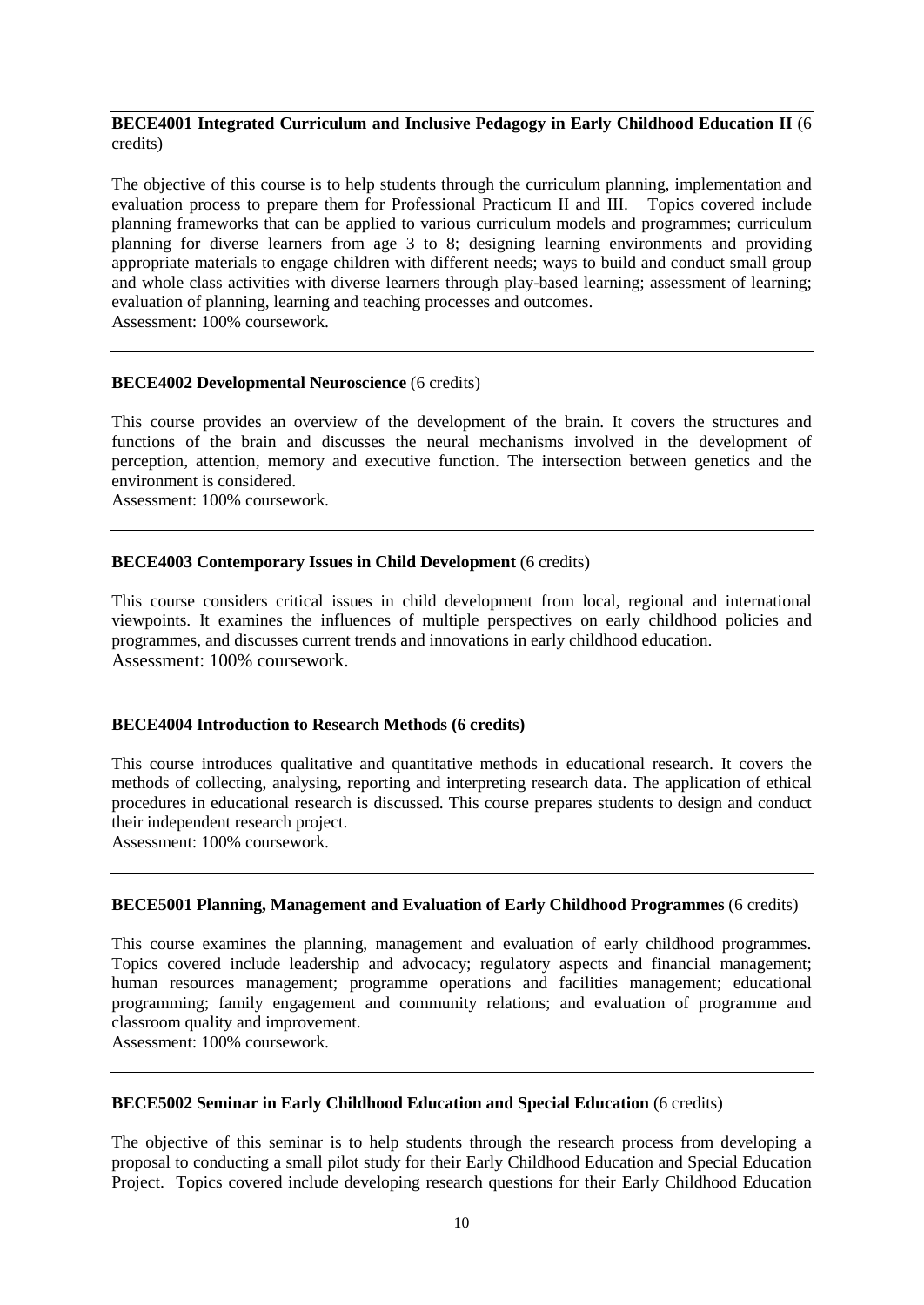and Special Education Project; conducting literature review; adapting research tools; application for research ethical approval; gathering data for pilot study; analysing the results; presenting the findings. Assessment: 100% coursework.

# **PROFESSIONAL PRACTICUM (66 credits)**

Candidates are required to complete 66 credits of professional practicum for the professional core requirement. Professional Practicum is a professional requirement that enables candidates to develop teaching competencies within the child care and kindergarten environment.

Because this component is conducted in child care centres and kindergarten, and involves direct learning relationships with children, the candidates must comply with the following professional requirements: Candidates shall conduct themselves professionally during their studies and towards staff and children in child care centres and kindergartens. Candidates who exhibit behaviour deemed by the Faculty of Education to be threatening or harmful to children, teachers, fellow students, or to kindergartens and other centres participating in the programme, may not be permitted to take, or may be withdrawn from the Professional Practicum courses, and hence will not be able to satisfy the programme's professional requirements.

The core aspects of candidates' performance in the practicum that will be assessed include but are not limited to the following:

- planning for effective teaching and learning
- knowledge of the target language and its acquisition
- teaching strategies which foster and motivate children learning and meet diverse children needs
- managing learning and interaction in the classroom
- professional orientation

# **Year 2**

# **BECE2401 Professional Practicum I (Child Care Centre)** (12 credits) (Capstone Experience)

Professional Practicum I gives students the opportunity to apply theoretical knowledge to practice in child care centres for children from birth to three years. Supervision will be provided from a site supervisor and a university instructor.

Assessment: 100% coursework.

#### **Year 4**

## **BECE4401 Professional Practicum II (Special Child Care Centre)** (24 credits) (Capstone Experience)

Professional Practicum II gives students the opportunity to apply theoretical knowledge to practice in special child care centres for children with special needs age two to six. Supervision will be provided from a site supervisor and a university instructor. Assessment: 100% coursework.

### **Year 5**

# **BECE5401 Professional Practicum III (Integrated Kindergarten)** (30 credits) (Capstone Experience)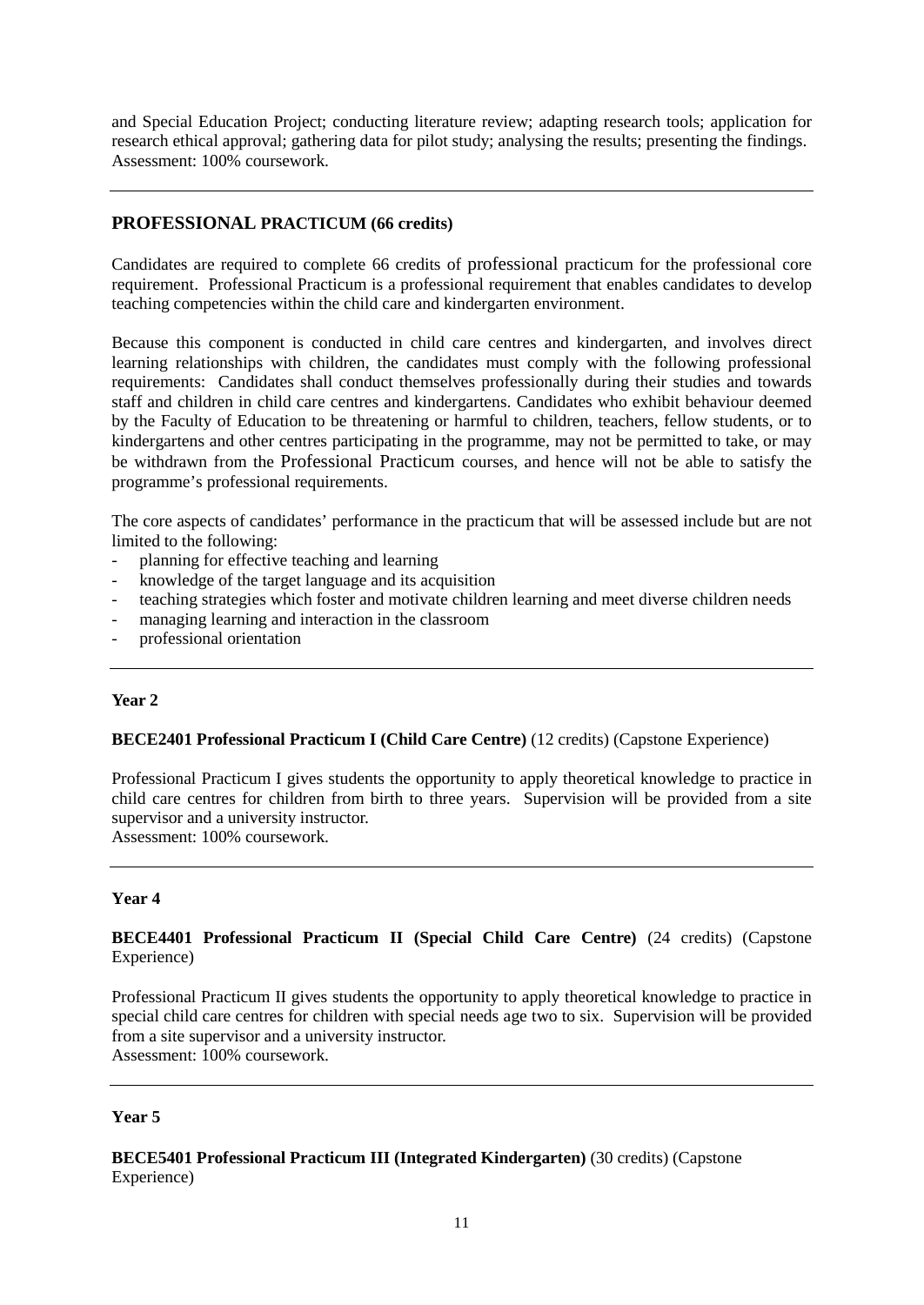Professional Practicum III gives students the opportunity to apply theoretical knowledge to practice in integrated kindergarten settings for typical and atypical children age three to six. Supervision will be provided from a site supervisor and a university instructor. Assessment: 100% coursework.

## **PROJECT (18 credits)**

Candidates are required to complete 18 credits of project for the professional core requirement.

\_\_\_\_\_\_\_\_\_\_\_\_\_\_\_\_\_\_\_\_\_\_\_\_\_\_\_\_\_\_\_\_\_\_\_\_\_\_\_\_\_\_\_\_\_\_\_\_\_\_\_\_\_\_\_\_\_\_\_\_\_\_\_\_\_\_\_\_\_\_\_\_\_\_\_\_\_\_\_\_\_\_

#### **BECE5999 Early Childhood Education and Special Education Project** (18 credits)

Independent study of a self-selected topic under the supervision of a faculty member. Assessment: 100% coursework.

#### **SPECIALISED ELECTIVES (12 credits)**

Candidates are required to complete 12 credits of specialised electives for the professional core requirement. Not all of the courses listed below will be offered every year.

#### **BECE6001 Supporting Children with Autistic Spectrum Disorder** (6 credits)

This course provides an overview of Autistic Spectrum Disorder (ASD) among young children. Topics covered include the prevalence and causes of ASD, characteristics of children with ASD, early identification and assessment, instructional models, and therapies and interventions. Assessment: 100% coursework.

#### **BECE6002 Supporting Non-Native Chinese Speaking Children** (6 credits)

This course provides an overview on children who are non-Native Chinese speaking in Hong Kong. Topics covered include prevalence of Chinese language learners, development of Chinese as a Second Language (CSL) in young children, educational approaches and assessments, multicultural education, curriculum adaptations, and working with families.

Assessment: 100% coursework.

#### **BECE6003 Bilingualism in Young Children** (6 credits)

This course provides an overview of theories and research on child bilingualism. Topics covered include the development of bilingualism, individual and societal bilingualism, language maintenance, models of bilingual education and language planning and policies. Assessment: 100% coursework.

#### **BECE6004 Children and the Law (6 credits)**

This course examines legal issues related to the rights and obligations of children and parents, including child abuse and neglect, foster care, adoption and child custody. Assessment: 100% coursework.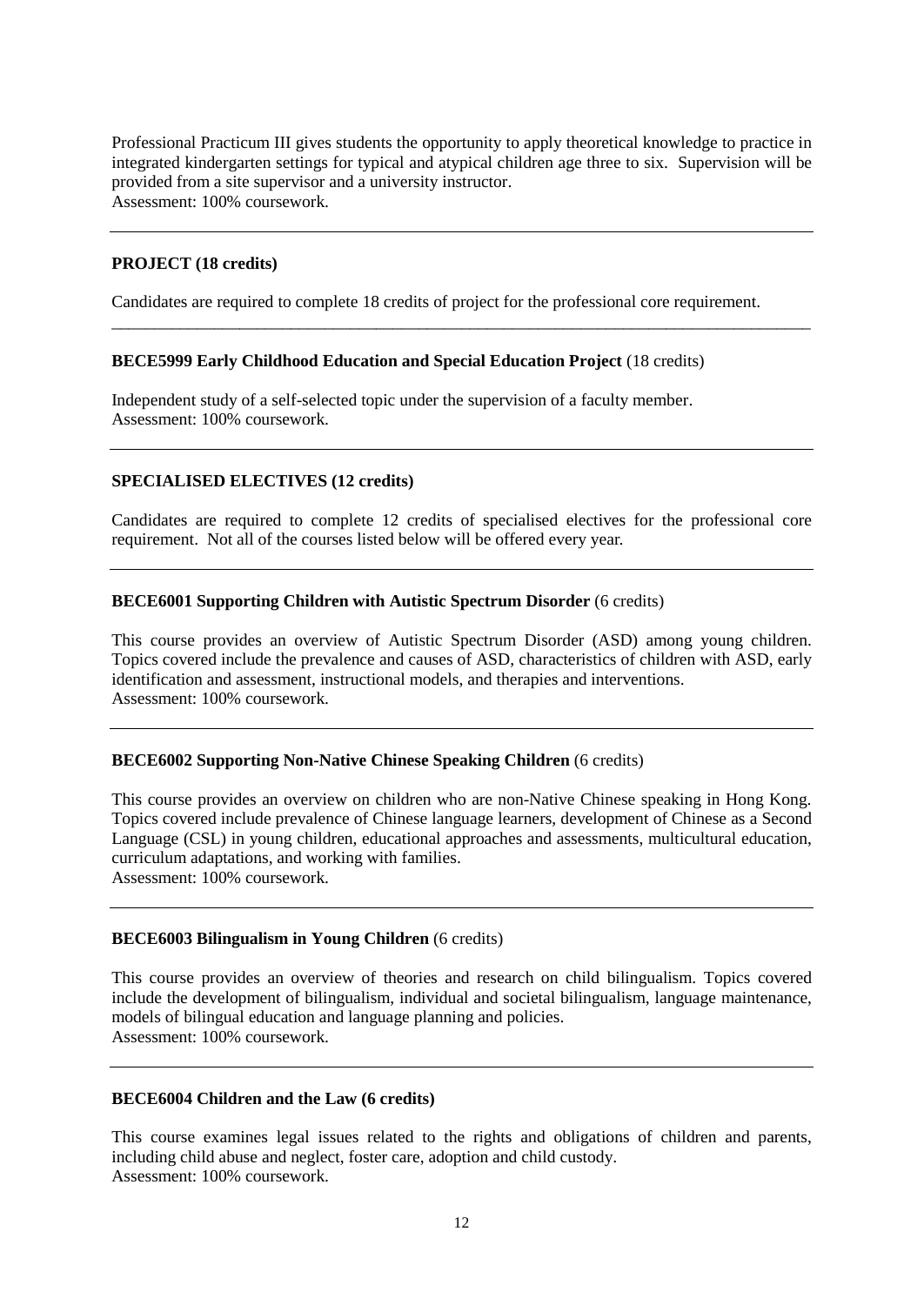### **BECE6005 Child Health (6 credits)**

This course provides an overview of the health, safety and nutritional needs of young children. Emphasis is placed on childhood stress and illnesses, abuse and neglect, food safety and nutrition, and safe and healthy environments. Policies and practices to promote the health and well-being of children are discussed.

Assessment: 100% coursework.

#### **BECE6006 Young Child and Technology (6 credits)**

This course explores the role of technology in children's lives and education. It will consider the role of family-related factors in the use of technology and the use of technology to enhance children's learning in early childhood settings.

Assessment: 100% coursework.

#### **BECE6007 Creative and Expressive Arts and Movement (6 credits)**

This course explores ways to provide opportunities for children to share their thoughts, ideas, and feelings through a variety of activities in art, music, movement, with an emphasis on divergent thinking and creative process. Topics covered include art, music, dance, dramatic play, and puppetry. Assessment: 100% coursework.

#### **ENGLISH LANGUAGE ENHANCEMENT COURSES** (12 credits)

#### **CAES1000 Core University English** (6 credits)

(Candidates who have achieved Level 5 or above in English Language in the Hong Kong Diploma of Secondary Education Examination, or equivalent, are exempted from this requirement, and Core University English is optional. Those who do not take this course should take an elective course in lieu.)

The Core University English (CUE) course aims to enhance first-year students' academic English language proficiency in the university context. CUE focuses on developing students' academic English language skills for the Common Core Curriculum. These include the language skills needed to understand and produce spoken and written academic texts, express academic ideas and concepts clearly and in a well-structured manner and search for and use academic sources of information in their writing and speaking. Four online-learning modules through the Moodle platform on academic speaking, academic grammar, academic vocabulary, citation and referencing skills and avoiding plagiarism will be offered to students to support their English learning. This course will help students to participate more effectively in their first-year university studies in English, thereby enriching their first-year experience.

Assessment: 100% coursework.

## **English in the Discipline Course** (6 credits) **CAES9430 Academic English for Early Childhood Education Students (6 credits)**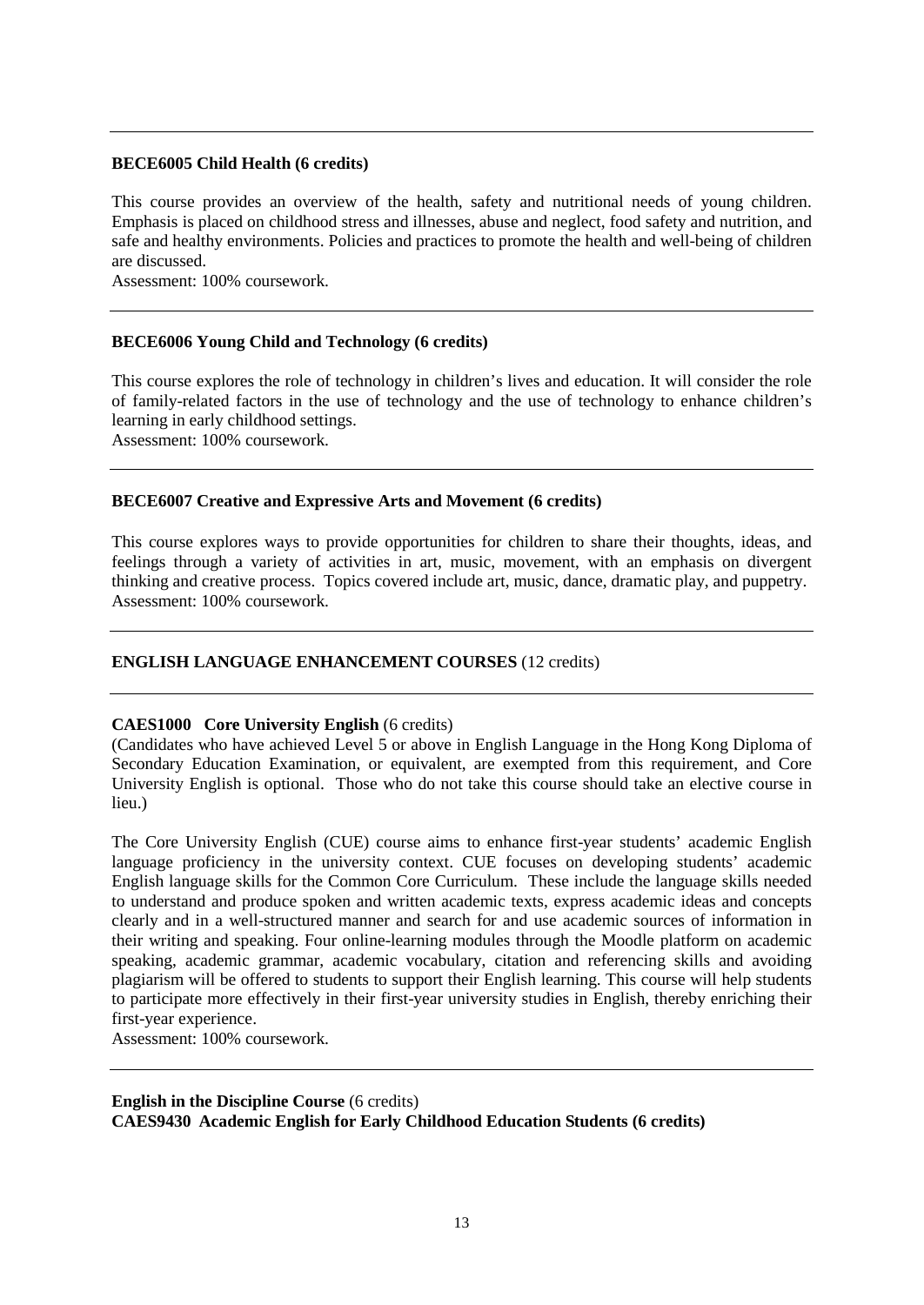This course will help students develop their research report writing skills and oral presentation skills for disciplinary studies and academic purposes. Students will identify a topic in the discipline of Early Childhood Education and conduct a small-scale research project to explore the issue. During the process, they will collect data by interviewing professionals in their field, analyze the information they obtain, and present your findings orally and in formal report writing.

100% continuous assessment by coursework.

## **CHINESE LANGUAGE ENHANCEMENT COURSE** (6 credits)

#### **CEDU9003 Practical Chinese for BEd(ECE&SE) Students** (6 credits)

The course aims to introduce students to the necessary Chinese language skills to respond to the demands of their profession. It highlights the key techniques in the use of practical Chinese. Students will acquire the skills necessary for writing materials such as story scripts, professional letters, reports and notices. In-class presentations are designed to sharpen the students' oral communication skills. This course also covers topics such as traditional and simplified Chinese characters and modern Chinese grammar, through which students may gain a better understanding of the distinctive characteristics of the Chinese Language.

Assessment: 50% coursework and 50% examination.

#### **CUND9002 Practical Chinese and Hong Kong Society** (6 credits)

(for students from the Mainland, and the medium of instruction is Putonghua)

This course is specifically designed for the students from the Mainland. With Putonghua as the medium of instruction, it aims to underscore the characteristic styles and formats of practical Chinese writings in the workplace context in Hong Kong. Topics addressing the rhetorical strategies for reader-oriented professional writings are included to strengthen the students' command of the language. In the "Chinese Characters" component, drilling practices provide ample opportunity for the students to learn to convert simplified characters into their traditional forms. The evolution of Cantonese and the lexical and phonetic systems of this dialect will be explored. The local history and culture of Hong Kong will also be considered. On-site visits are organized to deepen the students' understanding of local traditions and, more importantly, to enhance their ability to appreciate and accept cultural and regional differences.

Assessment: 50% coursework and 50% examination.

#### **CUND9003 Cantonese for Non-Cantonese Speaking Students** (6 credits)

(for students from the Mainland, and the medium of instruction is Putonghua)

Through a comparative analysis of Putonghua and Cantonese, this course enables students to learn the characteristics of Hong Kong Chinese, to discover the differences in vocabulary and expression between the Cantonese dialect and Mandarin, to strengthen their communication skills in everyday life, and to have a proper understanding of the culture, traditions and people in Hong Kong. Assessment: 60% coursework and 40% examination.

#### **COMMON CORE CURRICULUM** (36 credits)

Candidates are required to complete 36 credits of courses in the Common Core Curriculum, including